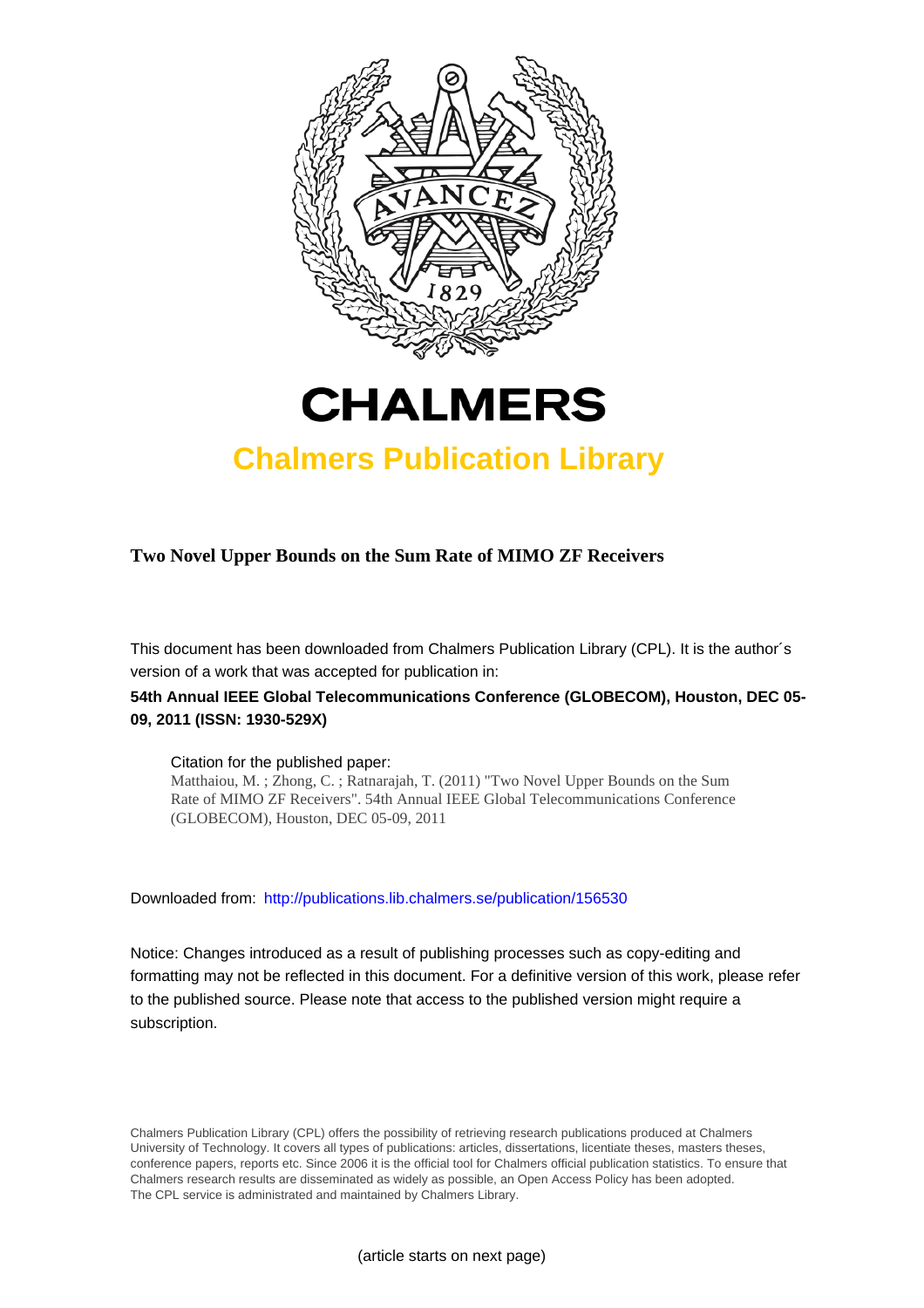# Two Novel Upper Bounds on the Sum Rate of MIMO ZF Receivers

Michail Matthaiou∗, Caijun Zhong†, and Tharm Ratnarajah†

∗Department of Signals and Systems, Chalmers University of Technology, Gothenburg, Sweden †Institute of Electronics, Communications and Information Technology (ECIT), Queen's University Belfast, U.K. E-mail: michail.matthaiou@chalmers.se {c.zhong, t.ratnarajah}@ecit.qub.ac.uk

*Abstract***—In this paper, we introduce two novel upper bounds on the achievable sum rate of multiple-input multiple-output (MIMO) systems with Zero-Forcing (ZF) receivers. The presented bounds are given in tractable closed-form and apply for different fading models, like uncorrelated/doubly correlated Rayleigh fading and Ricean fading. In addition, the first bound establishes an interesting relationship between the sum rate and the first negative moment of the unordered eigenvalue of the instantaneous correlation matrix. Based on our analytical expressions, we are able to explore the impact of the model parameters, such as number of antennas, spatial correlation and Ricean-***K* **factor, on the sum rate of MIMO ZF receivers.**

#### I. INTRODUCTION

The capacity of MIMO systems operating with optimal nonlinear receivers, which minimize the error probability, has been exhaustively studied in the corresponding literature [1]–[5]. The main disadvantage of such schemes, however, is their high complexity, especially for large number of antennas, which makes their employment prohibitive in practical applications. For this reason, we will hereafter consider linear ZF receivers, which yield lower complexity compared to other receivers like successive interference cancellation or minimum meansquared error (MMSE) [6], [7]. Surprisingly, the performance of MIMO ZF receivers has not been thoroughly investigated due to the difficulty in statistically characterizing the inverse of the instantaneous correlation matrix.

In the context of MIMO ZF receivers, we first note the work of [7], which derived a closed-form expression for the post-processing Signal-to-Noise ratio (SNR) of the ZF receiver operating in semi-correlated Rayleigh fading, with correlation only on the side with the minimum number of antennas. Later, [8] extended the analysis to the doubly correlated Rayleigh fading channels. However, analytical results were derived only for dual  $2 \times 2$  MIMO configurations. The case of uncorrelated and semi-correlated Ricean fading, were respectively addressed in [9] and [10]. Both studies, however, rely on a classical statistical result that approximates a non-central Wishart distribution with a central Wishart distribution, whose accuracy deteriorates at high Ricean K-factors. In the context of MIMO MMSE receivers, we recall [11], in which the authors formulated a generic analytical framework for statistically characterizing the sum rate. To the best of our knowledge, a similar analysis for MIMO ZF receivers seems to be missing from the literature. Very recently, [12] compared the high-SNR performance of MIMO ZF and MMSE receivers.

For this reason, using some recent results from random matrix theory, we herein present two novel bounding techniques for the achievable sum rate of MIMO ZF receivers. The derived bounds apply for arbitrary number of antennas and remain tight across the entire SNR range. More importantly, our analysis is generic since it applies for several fading models of interest, namely independent and identically distributed (i.i.d.) and doubly correlated Rayleigh fading along with uncorrelated Ricean fading. We note that the cases of doubly correlated Rayleigh and uncorrelated Ricean fading induce some significant difficulties in the statistical description of the post-processing SNR, and therefore have been rarely examined so far. Despite these inherent difficulties, all the presented analytical expressions can be rather easily evaluated and therefore allow for fast and efficient computation.

Through the first upper bound, we provide a new relationship between the sum rate and the first negative moment of the unordered eigenvalue of the instantaneous correlation matrix. The proposed bounds reveal the impact of the model parameters on the achievable sum rate. For instance, the effects of the number of antennas, SNR, spatial correlation and Ricean K-factor are assessed in detail. In fact, in the high-SNR regime the effects of transmit correlation, receive correlation and deterministic LoS component are effectively decoupled. We also provide the link between the presented results for ZF receivers and those reported for optimal/MMSE receivers.

*Notation:* We use upper and lower case boldface to denote matrices and vectors. The  $n \times n$  identity matrix reads as  $\mathbf{I}_n$ while a  $n \times m$  full of zeros matrix as  $\mathbf{0}_{n \times m}$ . The  $(i, j)$ th minor of a matrix is given by  $A_{ij}$ , while  $A_i$  is A with the *i*-th column removed. The expectation is given by  $\mathcal{E}[\cdot]$ while the matrix determinant and trace by  $det(\cdot)$  and  $tr(\cdot)$ . The symbols  $(\cdot)^{\dagger}$  and  $(\cdot)^{H}$  represent the pseudo-inverse and Hermitian transpose of a matrix, while  $\otimes$  is the Kronecker product. The symbol  $\sim \mathcal{CN}(\mathbf{M}, \Sigma)$  represents a complex Gaussian matrix with mean **M** and covariance **Σ**. The notation  $\Gamma(\cdot)$  expresses the Gamma function,  $\text{Ei}(x) = -\int_{-x}^{\infty}$  $\frac{e^{-t}}{t}dt$ the exponential integral function [13, Eq. (8.211.1)], and  $\psi(x)$ denotes the digamma function [13, Eq. (8.360.1)].

#### II. MIMO SIGNAL MODEL AND ZF RECEPTION

We consider a typical point-to-point MIMO system equipped with  $N_r$  receive antennas and  $N_t$  transmit antennas with  $N_r \geq N_t$ , which is characterized by the fading matrix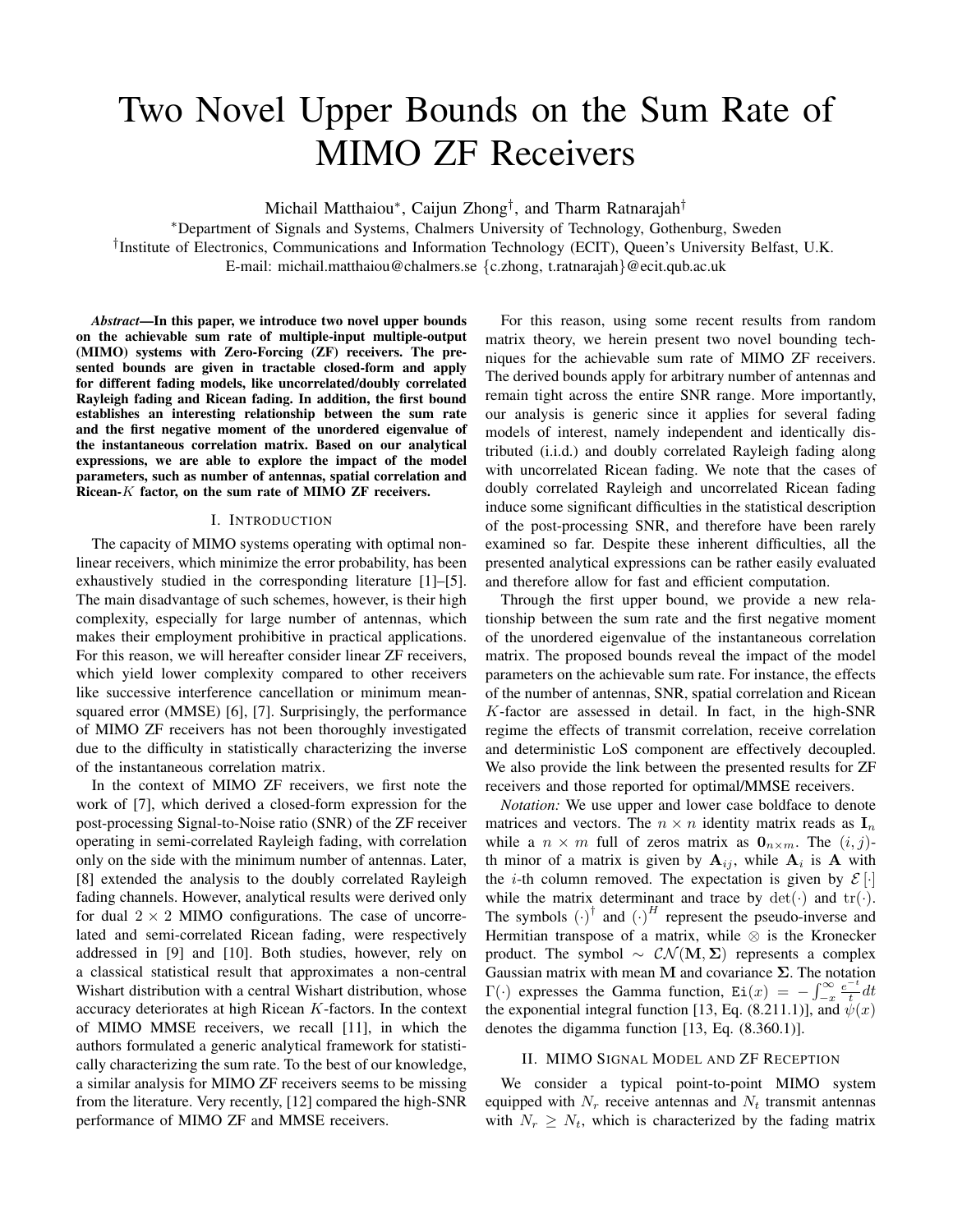$\mathbf{H} \in \mathbb{C}^{N_r \times N_t}$ . Note that in the following, the instantaneous MIMO correlation matrix  $\mathbf{W} \triangleq \mathbf{H}^H \mathbf{H}$ , will be extensively used. Assuming no channel state information at the transmitter, the available power,  $P$ , is uniformly distributed to all data streams. The discrete-time input-output relationship reads as

$$
\mathbf{y} = \sqrt{\frac{P}{N_t}} \mathbf{Hs} + \mathbf{n}
$$
 (1)

where  $y \in \mathbb{C}^{N_r \times 1}$  is the received signal vector,  $\mathbf{s} \in \mathbb{C}^{N_t \times 1}$ is the vector containing the transmitted symbols which are drawn from a unit-power constellation; the complex noise term is Gaussian distributed with zero-mean and covariance  $\mathcal{E}\left[\mathbf{n}\mathbf{n}^H\right] = N_0 \mathbf{I}_{N_r}$ , where  $N_0$  is the noise power. We now apply the concept of ZF reception on (1) to obtain the ZF filter matrix according to  $\mathbf{G} = (P/N_t)^{-1/2} \mathbf{H}^{\dagger}$  [6]. Using the simple detection scheme of [7], we consider that each component of **ˆs** is independently decoded and the received signal after detection becomes

$$
\hat{\mathbf{s}} = \mathbf{G}\mathbf{y} = \mathbf{s} + (P/N_t)^{-1/2} \mathbf{H}^\dagger \mathbf{n}
$$
 (2)

with the instantaneous received SNR at the  $m$ -th ZF output being equal to [6], [7]

$$
\gamma_m \triangleq \frac{\rho}{N_t \left[ \left( \mathbf{H}^H \mathbf{H} \right)^{-1} \right]_{mm}}, \ m = 1, \dots, N_t \tag{3}
$$

where  $\rho = P/N_0$  is the average SNR and  $\lbrack \cdot \rbrack_{mm}$  returns the  $m$ -th diagonal element of a matrix. The achievable sum rate is essentially the sum of throughputs contributed from all subchannels, or

$$
R \triangleq \sum_{m=1}^{N_t} \mathcal{E}\left[\log_2(1+\gamma_m)\right]
$$
 (4)

where the expectation is taken over all channel realizations of **H** and the channel is assumed to be ergodic. A sum rate analysis of MIMO ZF receivers requires precise knowledge of the statistics of  $\gamma_m$  which however are available only for i.i.d Rayleigh or semi-correlated Rayleigh fading channels [7].

#### III. GENERIC SUM RATE BOUNDS

We now derive two novel generic bounds on the sum rate of MIMO ZF receivers that apply for a finite number of antennas and for arbitrary SNRs. We begin with the following theorem which returns an upper bound on the sum rate:

*Theorem 1:* The achievable sum rate of MIMO ZF receivers is upper bounded by  $R \le R_{u,1}$  with

$$
R_{u,1} = N_t \log_2 \left( \mathcal{E} \left[ \lambda^{-1} \right] + \frac{\rho}{N_t} \right) + \frac{N_t}{\ln 2} \mathcal{E} \left[ \ln \left( \det \left( \mathbf{H}^H \mathbf{H} \right) \right) \right]
$$

$$
- \frac{1}{\ln 2} \sum_{m=1}^{N_t} \mathcal{E} \left[ \ln \left( \det \left( \mathbf{H}_m^H \mathbf{H}_m \right) \right) \right] \tag{5}
$$

where  $\lambda$  is an unordered eigenvalue of **W**.

*Proof:* Starting from (4), we can obtain

$$
R = \sum_{m=1}^{N_t} \mathcal{E}\left[\log_2\left(1 + \frac{\rho}{N_t} \frac{1}{[\mathbf{W}^{-1}]_{mm}}\right)\right]
$$
  
\n
$$
= \sum_{m=1}^{N_t} \mathcal{E}\left[\log_2\left([\mathbf{W}^{-1}]_{mm} + \frac{\rho}{N_t}\right) - \log_2\left([\mathbf{W}^{-1}]_{mm}\right)\right]
$$
  
\n
$$
= \sum_{m=1}^{N_t} \mathcal{E}\left[\log_2\left([\mathbf{W}^{-1}]_{mm} + \frac{\rho}{N_t}\right)\right]
$$
  
\n
$$
- \sum_{m=1}^{N_t} \mathcal{E}\left[\log_2\left([\mathbf{W}^{-1}]_{mm}\right)\right].
$$
 (6)

The first term in (6) can be successively upper bounded by

$$
1_{\text{term}} \leq N_t \mathcal{E} \left[ \log_2 \left( \frac{1}{N_t} \sum_{m=1}^{N_t} \left( [\mathbf{W}^{-1}]_{mm} + \frac{\rho}{N_t} \right) \right) \right] \quad (7)
$$

$$
= N_t \mathcal{E} \left[ \log_2 \left( \frac{1}{N_t} \text{tr} \left( \mathbf{W}^{-1} \right) + \frac{\rho}{N_t} \right) \right] \quad (8)
$$

$$
= N_t \mathcal{E} \left[ \log_2 \left( \frac{1}{N_t} \text{tr} \left( \mathbf{W}^{-1} \right) + \frac{\rho}{N_t} \right) \right] \tag{8}
$$

$$
\leq N_t \log_2 \left( \frac{1}{N_t} \mathcal{E} \left[ \text{tr} \left( \mathbf{W}^{-1} \right) \right] + \frac{\rho}{N_t} \right) \tag{9}
$$

where from (6) to (7) we have used the inequality of arithmetic and geometric means, while (9) is a result of Jensen's inequality. Combining (6) with (9) and with the aid of the following key matrix property [7], [11],

$$
\left[\mathbf{W}^{-1}\right]_{mm} = \frac{\det\left(\mathbf{W}_{mm}\right)}{\det\left(\mathbf{W}\right)} = \frac{\det\left(\mathbf{H}_{m}^{H}\mathbf{H}_{m}\right)}{\det\left(\mathbf{H}^{H}\mathbf{H}\right)}\tag{10}
$$

we conclude the proof.

Clearly, the evaluation of (5) requires the existence of the first negative moment of the unordered eigenvalue and as such the following lemma will be particularly useful:

*Lemma 1 ([14]):* For a continuous random variable X with probability density function  $f_X(x)$ , its first negative moment does not exist if it has a positive mass at  $X = 0$ , i.e.  $f(0) > 0$ .

*Theorem 2:* The achievable sum rate of MIMO ZF receivers is upper bounded by  $R \le R_{u,2}$  with

$$
R_{u,2} = \sum_{m=1}^{N_t} \log_2 \left( \mathcal{E} \left[ \det(\mathbf{H}_m^H \mathbf{H}_m) \right] + \frac{\rho}{N_t} \mathcal{E} \left[ \det(\mathbf{H}^H \mathbf{H}) \right] \right) - \frac{1}{\ln 2} \sum_{m=1}^{N_t} \mathcal{E} \left[ \ln \left( \det(\mathbf{H}_m^H \mathbf{H}_m) \right) \right].
$$
 (11)

*Proof:* The derivation of the second upper bound is based on the subsequent methodology

$$
R = \sum_{m=1}^{N_t} \mathcal{E}\left[\log_2\left(1 + \frac{\rho}{N_t} \frac{1}{[\mathbf{W}^{-1}]_{mm}}\right)\right]
$$
(12)  

$$
= \sum_{m=1}^{N_t} \mathcal{E}\left[\log_2\left(\det(\mathbf{W}_{mm}) + \frac{\rho}{N_t} \det(\mathbf{W})\right) - \log_2\left(\det(\mathbf{W}_{mm})\right)\right]
$$
(13)

where from (12) to (13) we have used (10). Applying Jensen's inequality on (13), we can easily obtain (11). ٠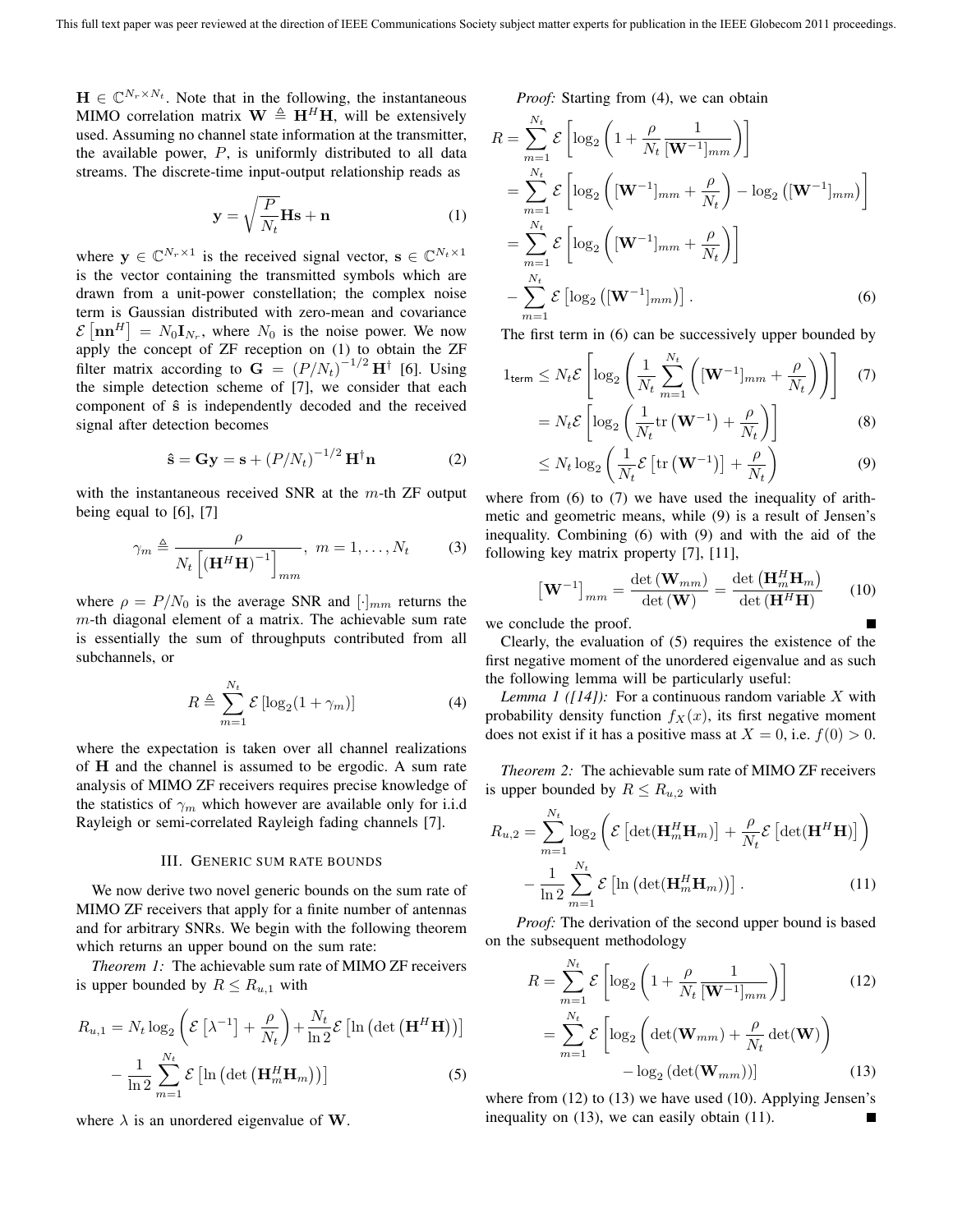#### IV. SUM RATE BOUNDS IN FADING CHANNELS

#### *A. Uncorrelated Rayleigh fading*

The uncorrelated Rayleigh model represents a rich scattering environment with no direct path and large antenna spacings. In this case, the fading matrix can be modeled as

$$
\mathbf{H} = \mathbf{H}_w \tag{14}
$$

where the entries of  $\mathbf{H}_w$  entries are i.i.d. complex zero-mean, unit-variance random variables.

*Proposition 1:* For i.i.d. Rayleigh fading, the sum rate of MIMO ZF receivers is upper bounded by

$$
R_{u,1} = N_t \log_2 \left( \frac{1}{N_r - N_t} + \frac{\rho}{N_t} \right) + \frac{N_t}{\ln 2} \psi \left( N_r - N_t + 1 \right)
$$
\n(15)

$$
R_{u,2} = N_t \log_2 \left( \frac{N_r!}{(N_r - N_t + 1)!} + \frac{\rho}{N_t} \frac{N_r!}{(N_r - N_t)!} \right)
$$

$$
- \frac{N_t}{\ln 2} \sum_{k=1}^{N_t - 1} \psi (N_r + 1 - k).
$$
(16)

*Proof:* The proof starts by invoking the following results for an  $N_r \times N_t$  (with  $N_r \geq N_t$ ) central Wishart matrix

$$
\mathcal{E}\left[\det\left(\mathbf{H}_w^{\dagger}\mathbf{H}_w\right)\right] = \frac{N_r!}{(N_r - N_t)!} \tag{17}
$$

$$
\mathcal{E}\left[\ln\left(\det\left(\mathbf{H}_w^{\dagger}\mathbf{H}_w\right)\right)\right] = \sum_{k=0}^{N_t-1} \psi\left(N_r - k\right) \tag{18}
$$

which are respectively obtained from [2, Eq. (A.7.1)] and [2, Eq. (A.8.1)]. The unordered eigenvalue of  $\mathbf{H}_w^{\dagger} \mathbf{H}_w$  has the following distribution [1]

$$
f_{\lambda}(x) = \frac{1}{N_t} \sum_{k=0}^{N_t - 1} \frac{k! (L_k^{N_r - N_t}(x))^2}{(N_r - N_t + k)!} e^{-x} x^{N_r - N_t}
$$
(19)

where  $L_k^r(\cdot)$  denotes the generalized Laguerre polynomial of order  $k$  [13, Eq. (8.970.1)]. We note that the above distribution has a zero mass at  $x = 0$  only if  $N_r - N_t > 0$ , since  $L_k^0(0) = 1$ ; hence, the first negative moment of  $\lambda$  is [15, Lemma 6]

$$
\mathcal{E}\left[\frac{1}{\lambda}\right] = \frac{1}{N_r - N_t}, \text{ for } N_r \ge N_t + 1. \tag{20}
$$

Substituting  $(17)$ ,  $(18)$  and  $(20)$  into  $(5)$ ,  $(11)$ , we can obtain (15), (16) after noting that

$$
\mathbf{H}_{m} \sim \mathcal{CN}(\mathbf{0}_{N_r \times N_t - 1}, \mathbf{I}_{N_r} \otimes \mathbf{I}_{N_t - 1})
$$
 (21)

and some simple simplifications.

*Corollary 1:* For i.i.d. Rayleigh fading,  $R_{u,1}$  becomes exact at high SNRs and equal to

$$
R_{u,1}^{\infty} = N_t \log_2 \left(\frac{\rho}{N_t}\right) + \frac{N_t}{\ln 2} \psi \left(N_r - N_t + 1\right) \tag{22}
$$

$$
\leq N_t \log_2 \left( \frac{\rho}{N_t} \right) + \frac{1}{\ln 2} \sum_{k=0}^{N_t - 1} \psi \left( N_r - k \right). \tag{23}
$$

*Proof:* Taking  $\rho$  large in (15) and simplifying.

We note that (23) corresponds to the high-SNR ergodic capacity of an i.i.d. Rayleigh fading MIMO system with optimal receivers under  $N_r \ge N_t$  [2, Eq. (9)], [4, Eq. (12)]. In addition, (22), (23) validate the well-known feature of MIMO systems, that is the asymptotically (in terms of SNR) linear sum rate (or capacity) scaling with the minimum number of antennas [1]–[5]. Note also that (22) is strongly related with [11, Proposition 2] which was derived in the context of MIMO MMSE receivers; at high-SNRs, both receivers behave equivalently in terms of sum rate [6]. In Fig. 1, the simulated achievable sum rate along with the proposed analytical bounds of (15) and (16) are plotted against the average SNR,  $\rho$ . We consider different MIMO configurations by keeping  $N_t = 3$ and increasing  $N_r$ .



Fig. 1. Simulated sum rate, and upper bounds against the SNR  $\rho$  ( $N_t = 3$ ).

The graph indicates that adding more receive antennas significantly stabilizes the MIMO link by improving the receive diversity and reducing the noise enhancement effect. Clearly, all bounds remain sufficiently tight across the entire SNR range, while  $R_{u,1}$  becomes exact even at moderate SNRs. Regarding  $R_{u,2}$ , its tightness improves with an increasing Nr. In fact, by defining the *high-SNR bound offset*,  $\Delta R_u \triangleq R_{u,2}^{\infty} - R_{u,1}^{\infty} = N_t \log_2 \left( \mathcal{E} \left[ \det \left( \mathbf{H}^H \mathbf{H} \right) \right] \right) N_t \mathcal{E} \left[ \log_2 \left( \det \left( \mathbf{H}^H \mathbf{H} \right) \right) \right]$ , we can see that in the limit of high-SNR and large number of receive antennas,  $R_{u,2}$  becomes exact, due to the law of large numbers  $\lim_{N_r \to \infty} \mathbf{H}_w^{\dagger} \mathbf{H}_w / N_r \to$  $\mathbf{I}_{N_t}$ .

#### *B. Doubly correlated Rayleigh fading*

This scenario is suitable when spatial correlation occurs on both sides of the MIMO link and as such, we get

$$
\mathbf{H} = \mathbf{R}_{\mathrm{R}}^{1/2} \mathbf{H}_{w} \mathbf{R}_{\mathrm{T}}^{1/2} \tag{24}
$$

where  $\mathbf{R}_{\mathrm{T}} \in \mathbb{C}^{N_t \times N_t}$ ,  $\mathbf{R}_{\mathrm{R}} \in \mathbb{C}^{N_r \times N_r}$  denote the Hermitian, positive definite transmit and receive correlation matrices. In general, this scenario of doubly correlated Rayleigh fading is not amenable to tractable manipulations due to the random term  $\det\left(\mathbf{H}_w^H\mathbf{R}_{\rm R}\mathbf{H}_w\right)$ . However, based on some recent advances in random matrix theory, we now present the following result: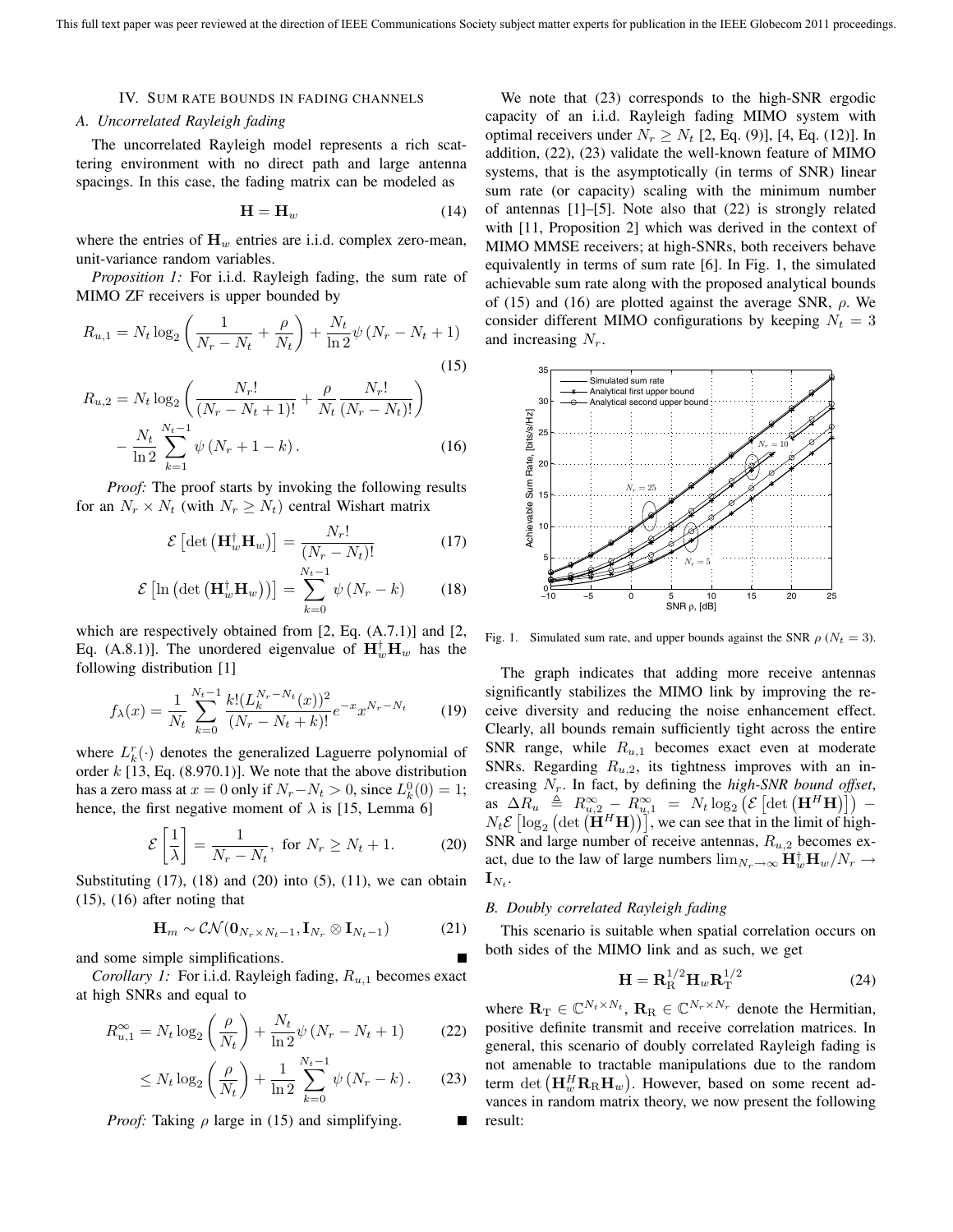*Lemma 2:* For semi-correlated Rayleigh fading with correlation on the side with the maximum number of antennas, the first moment of the generalized variance is equal to

$$
\mathcal{E}\left[\det\left(\mathbf{H}_w^H \mathbf{R}_{\mathrm{R}} \mathbf{H}_w\right)\right] = \frac{N_t! \det(\mathbf{X})}{\prod_{i < j}^{N_r} (\gamma_j - \gamma_i)}\tag{25}
$$

where  $\gamma_i, i = 1, \ldots, N_r$  are the real, positive eigenvalues of  $\mathbf{R}_R$ , while **X** is a  $N_r \times N_r$  matrix with entries

$$
\left\{\mathbf{X}\right\}_{i,j} = \begin{cases} \gamma_i^{j-1}, & j = 1, \dots, N_r - N_t \\ \gamma_i^j, & j = N_r - N_t + 1, \dots, N_r. \end{cases}
$$

*Proof:* A detailed proof is given in Appendix I. We emphasize the fact that the result in (25) is rather tractable and, at the same time, applies for arbitrarydimensional fading matrices **H**.

*Proposition 2:* For doubly correlated Rayleigh fading, the sum rate of MIMO ZF receivers is upper bounded by

$$
R_{u,2} = \sum_{m=1}^{N_t} \log_2 \left( \frac{(N_t - 1)! \left( \det(\widetilde{\mathbf{X}}) + \frac{\rho}{\sigma_m} \det(\mathbf{X}) \right)}{\prod_{i < j}^{N_r} (\gamma_j - \gamma_i)} \right) - \frac{N_t}{\ln 2} \left( \sum_{k=1}^{N_t - 1} \psi(k) + \frac{\sum_{k=N_r - N_t + 2}^{N_r} \det(\mathbf{Y}_k)}{\prod_{i < j}^{N_r} (\gamma_j - \gamma_i)} \right) \tag{26}
$$

where  $\sigma_m$  is the *m*-th diagonal entry of  $\mathbf{R}^{-1}_T$ . The matrix  $\widetilde{\mathbf{X}}$ is directly related to **X** as

$$
\left\{ \widetilde{\mathbf{X}} \right\}_{i,j} = \begin{cases} \gamma_i^{j-1}, & j = 1, \dots, N_r - N_t + 1 \\ \gamma_i^j, & j = N_r - N_t + 2, \dots, N_r \end{cases}
$$

while  $Y_k$  is an  $N_r \times N_r$  matrix with entries

$$
\left\{\mathbf{Y}_{k}\right\}_{i,j} = \begin{cases} \gamma_i^{j-1}, & j \neq k \\ \gamma_i^{j-1} \ln \gamma_i, & j = k. \end{cases}
$$
 (27)

*Proof:* A detailed proof is relegated in [16].

Regarding the upper bound  $R_{u,1}$ , its evaluation requires statistical knowledge of the unordered eigenvalue, which, however, is an extremely challenging problem. For this reason, we now focus on the still practical case of correlation on the side with the maximum number of antennas (i.e.  $\mathbf{R}_{\text{T}} = \mathbf{I}_{N_t}$ ):

*Corollary 2:* For semi-correlated Rayleigh fading with correlation on the side with the maximum number of antennas, the upper bound  $R_{u,1}$  does not exist.

*Proof:* The proof starts by considering the marginal density of  $\lambda$ , which for the case of correlation on the receive side reads as [17, Eq. (14)]

$$
f_{\lambda}(x) = \frac{1}{N_t \prod_{i < j}^{N_t} (\gamma_j - \gamma_i)} \times \sum_{\ell=1}^{N_r} \sum_{k=N_r - N_t + 1}^{N_r} \frac{x^{N_t - N_r + k - \ell} e^{-x/\gamma_\ell} \gamma_\ell^{N_r - N_t - 1}}{\Gamma(N_t - N_r + k)} D_{\ell k}
$$

Setting  $k = N_r - N_t + 1$ , we can see that  $f_{\lambda}(0) \neq 0$ .

We note that in (26) the effects of transmit and receive correlation are decoupled although the overall impact of receive correlation is not straightforwardly inferred due to the Vandermonde determinants. For this reason, we consider the high-SNR regime via the following corollary:

*Corollary 3:* For doubly correlated Rayleigh fading, the sum rate at high SNRs becomes

$$
R^{\infty} = N_t \log_2\left(\frac{\rho}{N_t}\right) + \frac{N_t}{\ln 2} \psi(N_t)
$$
  

$$
- \sum_{m=1}^{N_t} \log_2(\sigma_m) + \frac{N_t}{\ln 2} \frac{\det(\mathbf{Y}_{N_r - N_t + 1})}{\prod_{i < j}^{N_r} (\gamma_j - \gamma_i)} \qquad (28)
$$
  

$$
\leq N_t \log_2\left(\frac{\rho}{N_t}\right) + \frac{1}{\ln 2} \sum_{k=1}^{N_t} \psi(k)
$$
  

$$
+ \log_2 \det(\mathbf{R}_T) + \frac{k = N_r - N_t + 1}{\ln 2} \frac{\prod_{i < j}^{N_r} (\gamma_j - \gamma_i)}{\prod_{i < j}^{N_r} (\gamma_j - \gamma_i)} . \qquad (29)
$$

*Proof:* The proof follows by taking  $\rho$  large in (4), using Theorem 2 and simplifying.

Note that (29) corresponds to the average MIMO mutual information of a doubly correlated Rayleigh fading MIMO system with optimal receivers under  $N_r \geq N_t$ . To the best of our knowledge the expression in (29) is new and does not require the MIMO matrix to be square, as in [5, Eq. (88)]. What is more, the expression in (28) is in agreement with an associated result on MIMO MMSE receivers [11, Proposition 6]. In Fig. 2, the analytical high-SNR approximations for ZF and optimal receivers are compared, based on (28) and (29).



Fig. 2. Analytical high-SNR approximations for ZF and optimal receivers against the SNR  $\rho$  ( $N_r = 7, \rho_t = 0.3, \rho_r = 0.8$ ).

The entries of the receive correlation matrix (and likewise of  $\mathbf{R}_{\rm T}$ ) are modeled as  $\{\mathbf{R}_{\rm R}\}_{i,j} = \rho_r^{|i-j|}$  with  $\rho_r \in [0,1)$  being the receive correlation coefficient. We can clearly observe that as  $N_t$  increases, the offset between the two expressions increases which demonstrates the increasingly poor interference cancellation capabilities of ZF receivers.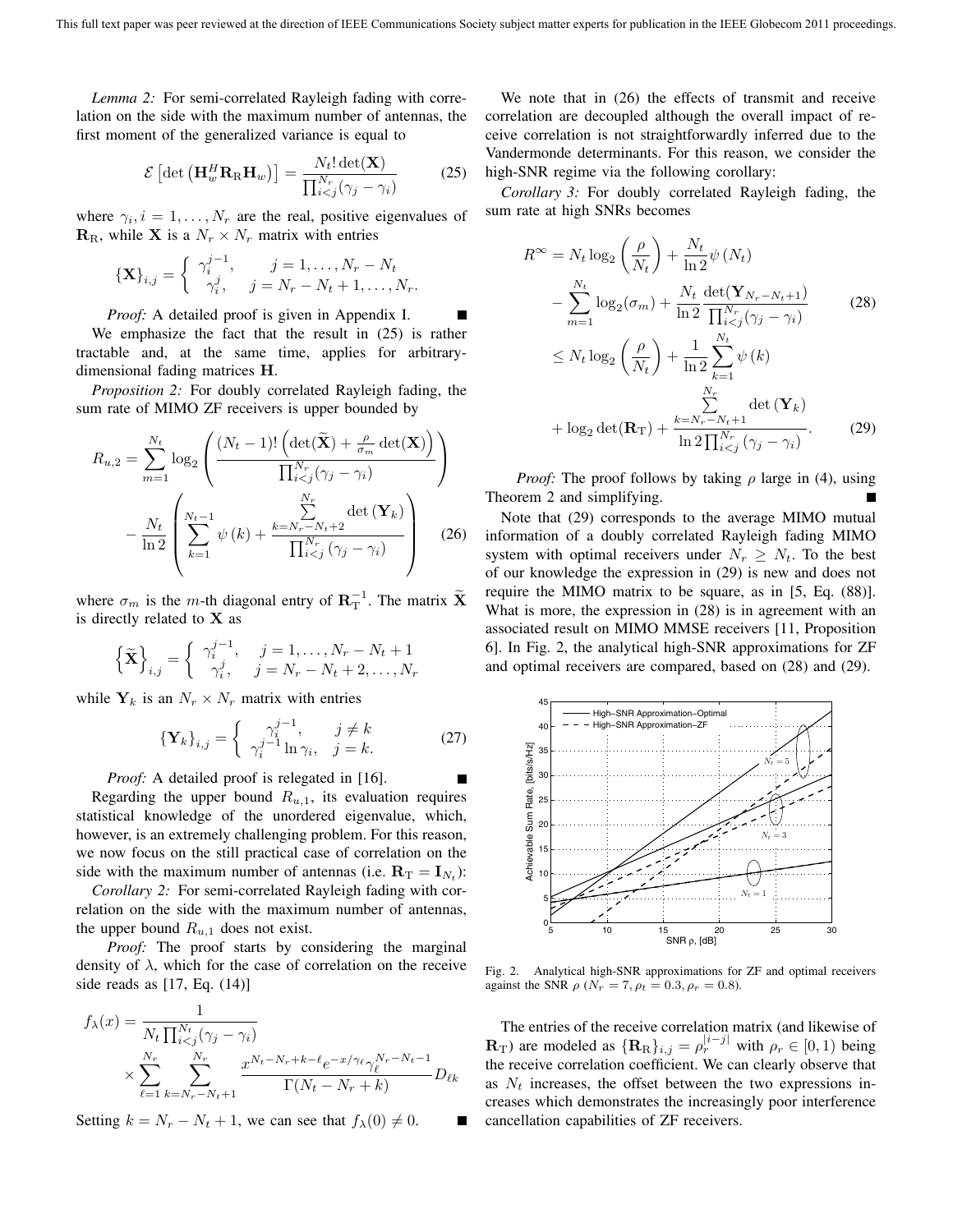#### *C. Uncorrelated Ricean fading*

This model is suitable when there is a direct LoS or specular path between the transmitter and receiver. In order to avoid the introduction of extra cumbersome notations, we hereafter focus on the case of rank-1 deterministic component [11], [18], [19]. Then, the fading matrix **H** becomes

$$
\mathbf{H} = \sqrt{\frac{K}{K+1}} \mathbf{H}_{\text{L}} + \sqrt{\frac{1}{K+1}} \mathbf{H}_{w}
$$
 (30)

where  $K$  stands for the Ricean  $K$ -factor. We first analytically derive the first negative moment of an arbitrary eigenvalue:

*Theorem 3:* For uncorrelated Ricean fading with a rank-1 LoS component, the first negative moment of an arbitrary eigenvalue,  $\lambda$ , of  $\mathbf{H}^H\mathbf{H}$  is (for  $N_r \geq N_t + 1$ )

$$
\mathcal{E}\left[\frac{1}{\lambda}\right] = \frac{e^{-\Delta}(K+1)}{N_t((N_r - N_t)!^{N_t})} \sum_{\ell=1}^{N_t} \frac{1}{\Delta^{N_t - 1} \prod_{i=1}^{N_t - 1} \Gamma(i)}
$$
  
 
$$
\times \left(\sum_{k=1}^{N_t - 1} \frac{\Gamma(N_r - N_t + \ell + k - 2)}{(K + 1)^{(k-1)}(N_r - N_t + 1)_{k-1}} \mathcal{A}_{k\ell}
$$
  
+ 
$$
\Gamma(N_r - N_t + \ell - 1)
$$
  
 
$$
\times {}_1F_1(N_r - N_t + \ell - 1; N_r - N_t + 1; \Delta) \mathcal{A}_{N_t\ell}\right) \tag{31}
$$

where  $\Delta = KN_tN_r$ , while  $pF_q(\cdot)$  is the generalized hypergeometric function [13, Eq. (9.14.1)]. The term  $A_{k\ell}$  denotes the  $(k, \ell)$ -th cofactor of the  $N_t \times N_t$  matrix A whose entries are

$$
\{\mathcal{A}\}_{i,j} = \begin{cases} \frac{(N_r - N_t + i + j - 2)!}{(N_r - N_t + 1)_{i-1}}, & 1 \le i \le N_t - 1\\ \frac{{}_1F_1(N_r - N_t + j; N_r - N_t + 1; \Delta)}{((N_r - N_t + j - 1)!)^{-1}}, & i = N_t \end{cases}
$$

while  $(\alpha)_n = \Gamma(\alpha+n)/\Gamma(\alpha)$  is the Pochhammer symbol [13]. *Proof:* A detailed proof is given in [16].

*Proposition 3:* For uncorrelated Ricean fading with a rank-1 LoS component, the sum rate of MIMO ZF receivers is upper bounded by

$$
R_{u,1} = N_t \log_2 \left( \mathcal{G}(\lambda) + \frac{\rho}{N_t} \right) + \frac{N_t}{\ln 2} \left( \psi \left( N_r - N_t + 1 \right) + g(N_r, \Delta) - g(N_r, \Delta_1) - \ln(K + 1) \right)
$$
(32)

$$
R_{u,2} = N_t \log_2 \left( \frac{N_r!}{(N_r - N_t + 1)!} \frac{1 + K(N_t - 1)}{(K + 1)^{N_t - 1}} + \frac{\rho}{N_t} \frac{N_r!}{(N_r - N_t)!} \frac{1 + KN_t}{(K + 1)^{N_t}} \right) - \frac{N_t}{\ln 2} \left( g(N_r, \Delta_1) - (N_t - 1) \ln(K + 1) + \sum_{k=1}^{N_t - 2} \psi(N_r - k) \right)
$$
(33)

where  $G(\lambda) = \mathcal{E}\left[\frac{1}{\lambda}\right], \Delta_1 = K(N_t-1)N_r$ , while the auxiliary function  $g(n, x)$  is defined according to

$$
g(n,x) \triangleq \ln(x) - \text{Ei}(-x)
$$
  
+ 
$$
\sum_{k=1}^{n-1} \left(-\frac{1}{x}\right)^k \left(e^{-x}(k-1)! - \frac{(n-1)!}{k(n-k-1)!}\right).
$$
 (34)

#### *Proof:* A detailed proof is given in Appendix II.

Since it is difficult to obtain insights into the implications of the Ricean  $K$ -factor from (32) and (33) we now focus on the high-SNR regime:

*Corollary 4:* For uncorrelated Ricean fading with a rank-1 LoS component,  $R_{u,1}$  becomes exact at high SNRs and equal to

$$
R_{u,1}^{\infty} = N_t \log_2 \left(\frac{\rho}{N_t}\right) + \frac{N_t}{\ln 2} \psi \left(N_r - N_t + 1\right) + \frac{N_t}{\ln 2} \left(g(N_r, \Delta) - g(N_r, \Delta_1) - \ln(K + 1)\right)
$$
(35)  

$$
\leq N_t \log_2 \left(\frac{\rho}{N_t}\right) + \frac{1}{\ln 2} \sum_{k=1}^{N_t - 1} \psi \left(N_r - k\right) + \frac{1}{\ln 2} g(N_r, \Delta) - N_t \log_2(K + 1).
$$
(36)

*Proof:* Taking  $\rho$  large in (32) and simplifying. From (36), we conjecture the deleterious effects of the rank-1 deterministic component on the sum rate, since the term  $g(N_r, \Delta) - g(N_r, \Delta_1) - \ln(K + 1)$  was numerically found to be a monotonically decreasing function in  $K$ . Note that (36) corresponds to the high-SNR ergodic capacity of a rank-1 uncorrelated Ricean fading MIMO system with optimal receivers under  $N_r \ge N_t$  [19, Eq. (38)]. In Fig. 3, the effects of Ricean K-factor on the performance of the proposed bounds are investigated.



Fig. 3. Simulated sum rate, and upper bounds against the Ricean K-factor  $(N_r = 5, N_t = 3, \rho = 10 \text{ dB}).$ 

It can be observed that a higher  $K$ -factor extensively limits the advantages of MIMO technology for the considered rank-1 configurations. This observation is in line with [18], [19]. This can be justified by considering the high-SNR/high  $K$ factor regime, which leads to the following insightful result:

$$
R_{u,1}^{\infty} \stackrel{K\to\infty}{\approx} N_t \log_2\left(\frac{\rho}{KN_t}\right) + \frac{N_t}{\ln 2} \psi \left(N_r - N_t + 1\right)
$$

where we have taken  $K$  large in  $(35)$  and used the fact that  $g(N_r, \Delta) \approx \ln(\Delta)$  for  $\Delta \to \infty$  [19]. We finally note that  $R_{u,1}$ remains notably tight across the entire  $K$ -factor regime, while  $R_{u,2}$  becomes tighter with an increasing K-factor.